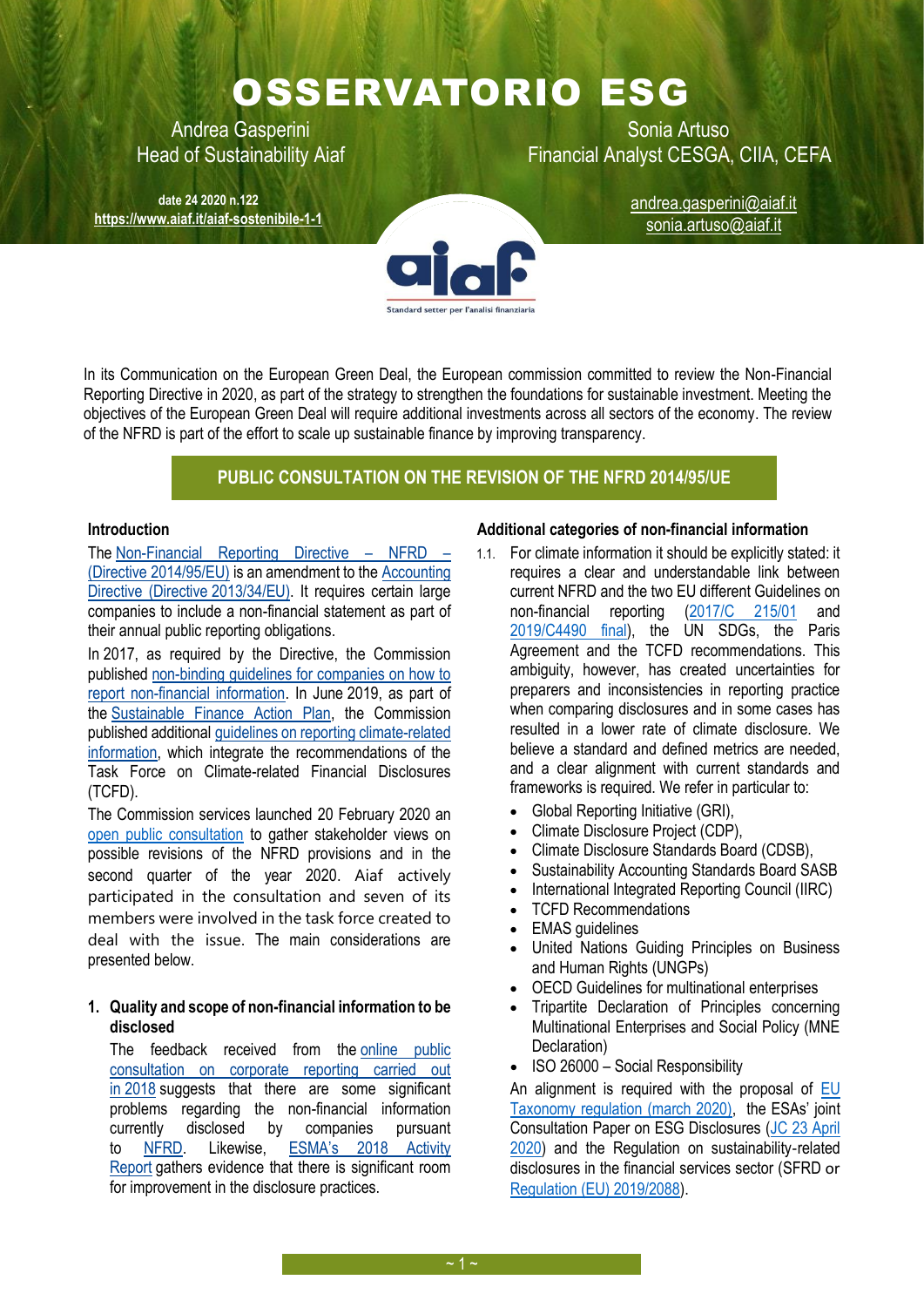#### **Moreover**

- 1.2. No new sustainability factor is needed at the moment, but uniform applicability must be guaranteed within the existing ones.
- 1.3. [Dynamic Materiality](http://www3.weforum.org/docs/WEF_Embracing_the_New_Age_of_Materiality_2020.pdf) and continuous update are necessary and the [International Platform on](https://ec.europa.eu/info/files/191018-international-platform-sustainable-finance-joint-statement_it)  [sustainable finance \(IPSF\)](https://ec.europa.eu/info/files/191018-international-platform-sustainable-finance-joint-statement_it) involvement may be crucial.
- 1.4. It is now important to strengthen the framework, to make sure the gaps are filled, and to have actions in line with the [European Green Deal.](https://ec.europa.eu/info/strategy/priorities-2019-2024/european-green-deal_en) In addition, harmonization between the regulations (such as [\(EU\)](https://eur-lex.europa.eu/legal-content/EN/TXT/PDF/?uri=CELEX:32019R2088&from=EN)  [2019/2088,](https://eur-lex.europa.eu/legal-content/EN/TXT/PDF/?uri=CELEX:32019R2088&from=EN) [EU taxonomy for sustainable activities](https://ec.europa.eu/info/publications/sustainable-finance-teg-taxonomy_en) an[d European Climate Law\)](https://ec.europa.eu/clima/policies/eu-climate-action/law_en) must be provided, this to ensure credibility and effectiveness.
- 1.5. The required standards must be consistent, comparable by sector and along the time horizon and data assurance may be considered in the future, to avoid the proliferation of estimates from different external providers, different approaches that can undermine the stability of the market itself.
- 1.6. An urgent action on the social dimension definition is required as COVID-19 emergency remarked. We consider useful a definition of a social due diligence, that each operator must promptly follow with clear references in the standards and possibly in indicators to be reported.
- 1.7. Supply chain due diligence with defined standards and indicators is necessary in order to have scope 3 or scope 4 or other very difficult data to compute.

#### **Additional categories of non-financial information**

- 1.8. Scenario analysis standards and clear connection with ESG risks are required. We believe necessary the ECB's guidelines on climate-related and environmental risks include also other ESG risks in all the economic sectors. This is crucial to integrate ESG risk evaluation in the credit issues.
- 1.9. Furthermore, new indicators may be useful: CAPEX, OPEX and % of Revenues from sustainable activities, in line wit[h ICMA memorandum on EU Taxonomy.](https://www.icmagroup.org/assets/documents/Regulatory/Green-Bonds/Memorandum-on-EU-sustainability-disclosure-regime300420.pdf)

#### **New disclosure requirements**

1.10. We believe that the NFRD is the basis of the disclosure requested in Regulation 2019/2088 (SFRD), but at the moment many things are unclear and undefined. Regulations are complex and need harmonization.

#### **Environmental matters based on the six objectives set out in the taxonomy regulation**

1.11. It is necessary to explain well that there are four other criteria: *i*) Do Not Significant Harm (DNSH), *ii*) substantial contribution, *iii*) technical criteria and *iv*)

social minimum safeguard. That is why social requirements and technical criteria are necessary for the implementation.

### **Other non-financial information**

1.12. The revision of the NFRD should be the occasion to enlarge the scope of the document and to include all non-financial information possible to satisfy the growing requests from all stakeholders and in particular investors and financial analysts. In that regard, the document should provide all information on the value creation process, better assessment of business sustainability in the mid-long term, by highlighting all value drivers and their interrelations. It would be necessary to emphasise the strategic relevance of data: Intangible Assets, Long term value creation strategies and processes. Greater details are needed to explain the link among strategies, business model and value creation drivers.

# **2. Standardisation**

A requirement that all companies falling within the scope of the NFRD, with a common non-financial reporting standard, may help to address some of the problems identified in section 1 (comparability, reliability and relevance).

#### **A new European non-financial reporting standard**

All the actions of the EU Green Deal are interconnected. Consequently, attention is needed for the SFRD that requires reporting on sustainability in the financial services sector, and the urgency to improve the communication of non-financial information by companies and financial institutions. It is difficult for investors to find non-financial information and many of those reported are not considered sufficiently reliable and relevant. Non-Financial Reporting Directive is crucial to solve and link the previous two actions, a revision is appropriate and necessary to refer to clear standard reporting. It is important to refer to existing international frameworks in line with WEF paper "[Toward](http://www3.weforum.org/docs/WEF_IBC_ESG_Metrics_Discussion_Paper.pdf)  [Common Metrics and Consistent Reporting of Sustainable](http://www3.weforum.org/docs/WEF_IBC_ESG_Metrics_Discussion_Paper.pdf)  [Value Creation](http://www3.weforum.org/docs/WEF_IBC_ESG_Metrics_Discussion_Paper.pdf)" and any European solution must be a global solution to create a standard reporting that can be applicable globally, too.

- 2.1. *Need for a standard for reporting non-financial information*: The Council of the European Union clearly indicated a n*eed for a standard for reporting nonfinancial information* in the meeting of 5 December 2019.
- 2.2. *Current reporting standards*: There are many existing bodies and standards, frameworks and metrics already developed, that have achieved considerable attention with very accurate work including CDP, CDSB, GRI, IIRC, SASB, TCFD to refer to.